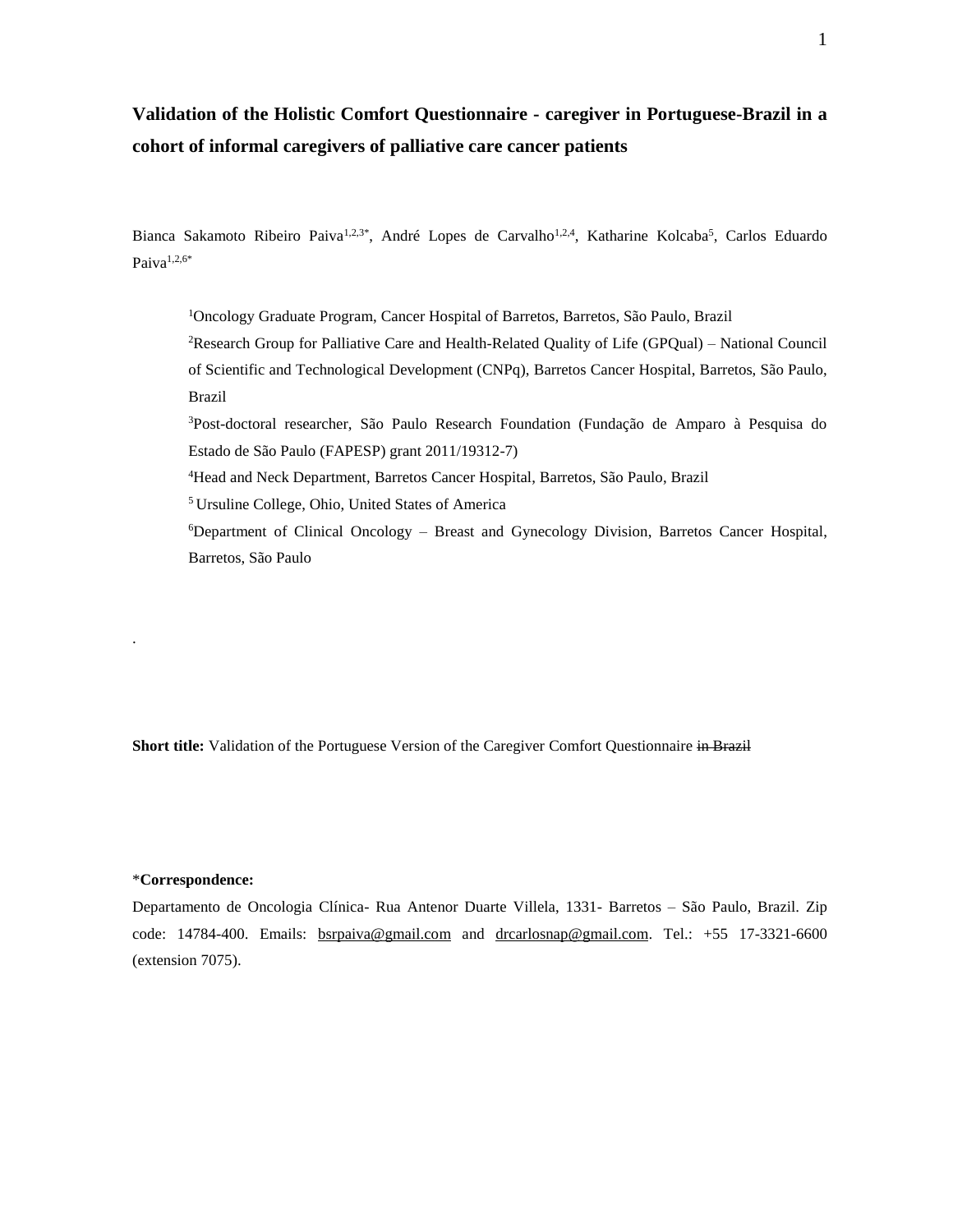#### **ABSTRACT (242 words)**

*Purpose:* To perform a cross-cultural adaptation and assess the psychometric properties of the Brazilian version of the HCQ-caregiver in a sample of FCs of PC cancer patients. (spell out abbreviations first time used) *Methods:* The HCQ-caregiver was applied by a trained interviewer to a sample of FCs of PC patients with advanced cancer. The mean score, *ceiling* and *floor* effects and skewness of each HCQ-caregiver item were measured. The instrument's internal consistency was assessed by means of Cronbach's alpha, and the testretest reliability was assessed using the intraclass correlation coefficient (ICC). The convergent validity was assessed through the correlation between HCQ-caregiver and quality of life scores. Scores on the HCQcaregiver were compared (discriminant validity) as a function of treatment setting and FC's self-perception of emotional health.

*Results:* The HCQ-caregiver was completed by 150 FCs of PC cancer patients; 50 participants were subjected to a retest two to seven days after the initial test. A ceiling effect was found in 19 items, four of which exhibited maximum response rates above 90% and inadequate results regarding skewness. Cronbach's alpha was 0.858, and the ICC was 0.961. The scores on the HCQ-caregiver exhibited moderate to strong correlations with the scores of quality of life. The FCs' perceptions of comfort did not differ as a function of the treatment setting but were greater when the FCs had a better self-perception of their emotional health.

*Conclusions:* The present study demonstrates the validity and reliability of the Brazilian version of the HCQcaregiver.

# *Key Words*

Comfort; validation; reliability; Portuguese version; palliative care; caregivers.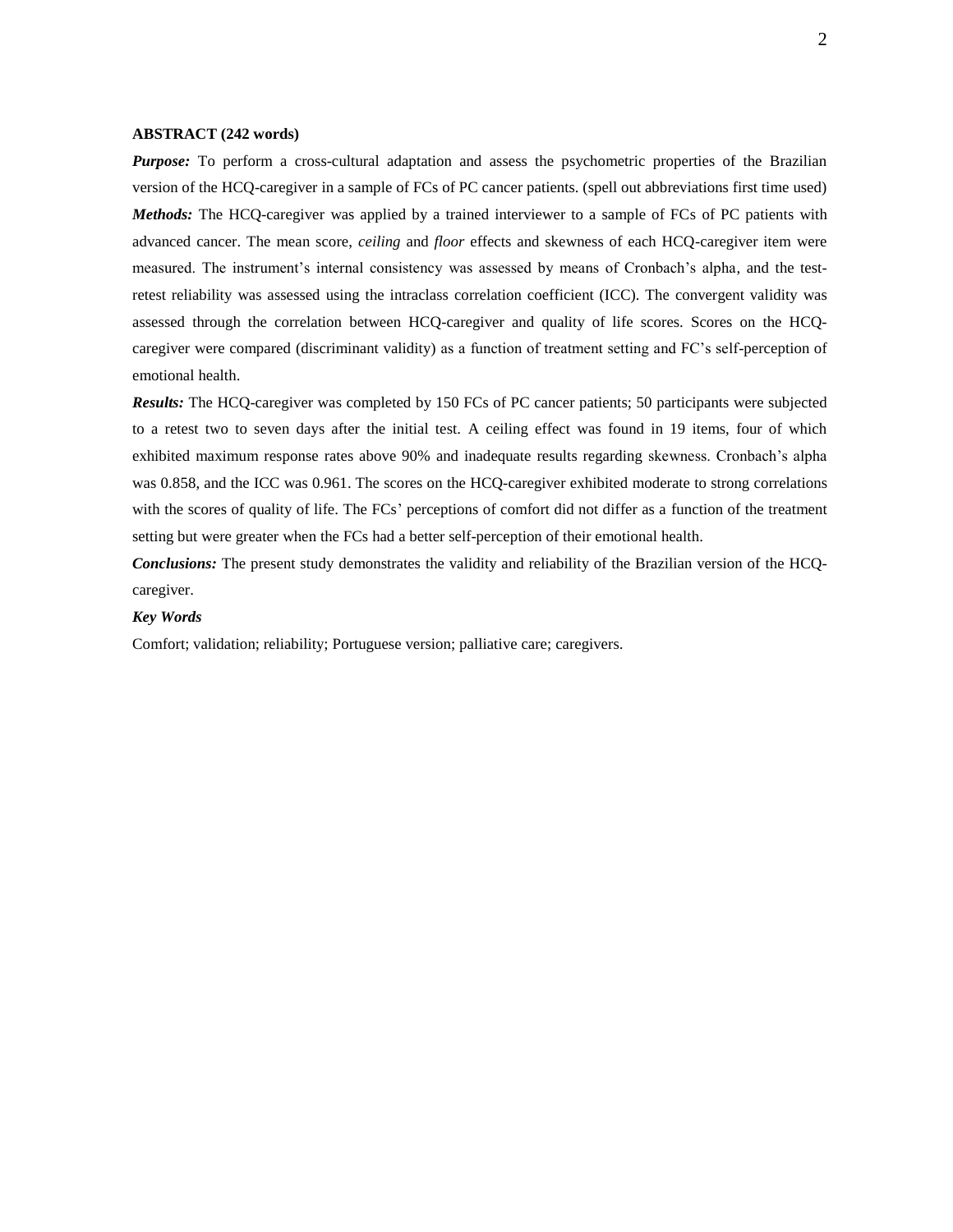#### **INTRODUCTION (2,961 words)**

The personal experience of chronic disease cannot be isolated from family life history, is inserted into its particular cultural and spiritual/religious contexts and is impregnated with values related to the perception of the process of becoming sick [\[1\]](#page-8-0). The values expressed by individuals who assume responsibility for the care of their loved ones include hope, dignity, union, strengthening of family ties and strong interpersonal engagement [\[2\]](#page-8-1). The care of individuals with severe chronic diseases can impose a heavy physical and emotional load on family caregivers (FCs) because they must combine their own family duties with those of caregiving, quite often resulting in withdrawal from their professional, family and social lives [\[3](#page-8-2)[,4\]](#page-8-3).

Changes that occur in the course of treatment and the progression of disease itself often cause significant discomfort to the FC. Therefore, accurate identification of the degree to which caregiving interferes with the comfort of FCs is highly relevant. In fact, health-related comfort has been considered inherent to nursing practice since Florence Nightingale's time. The number of studies addressing the comfort construct began increasing in the 1990s, resulting in notions, dimensions and the elaboration of a theory to account for that phenomenon [\[5-8\]](#page-8-4).

Kolcaba (1994) defined comfort as the satisfaction of basic human needs, and existing in three forms, relief, ease and transcendence. She defined two dimensions of comfort. One concerns its forms, i.e., *relief* – when the specific needs of comfort of a patient are met; *ease* – when the patient is in a state of calm or contentment (no prior need required); and *transcendence* – the state of comfort in which patients are able to overcome their problems or pain. The other dimension concerns the contexts in which patient comfort can occur: *physical* – pertaining to bodily sensations; *psychospiritual* – pertaining to the internal awareness of self, including esteem, identity, sexuality and meaning in one's life; *sociocultural* – pertaining to interpersonal, family and societal relationships, as well as family traditions, rituals and religious practices; and *environmental* – pertaining to the external background of human experience (temperature, light, sound, odor, color, furniture, etc.).

In the search for a valid standardized instrument  $\frac{f}{f}$  for application to informal caregivers of individuals with breast or genital cancer in the terminal stage of disease, in Brazil, Rezende et al. [\[9](#page-8-5)[,10\]](#page-8-6) performed a translation of the Holistic Comfort Questionnaire to Portuguese, which they called the General Comfort Questionnaire – caregiver.

Given the limited number of instruments validated for use in Brazil available to assess informal caregivers, the aims of the present study were to perform a cross-cultural adaptation and assess the psychometric properties of the Brazilian Portuguese version of the Holistic Comfort Questionnaire-caregiver (HCQ-caregiver).

# **METHODS**

# *Study design and selection of participants*

The present cross-sectional study employed methods for adaptation and validation of an assessment instrument; the corresponding data were collected from August to November 2013. The study used a convenience sample recruited at the palliative care (PC) outpatient clinic and inpatient PC ward of the Cancer Hospital of Barretos (Barretos, São Paulo, Brazil). The sample comprised FCs of patients with advanced breast or genital cancer, from both genders, able to communicate in the Brazilian Portuguese language and older than 18 years old. Individuals with a personal history of cancer in the past 10 years and those with neuropsychiatric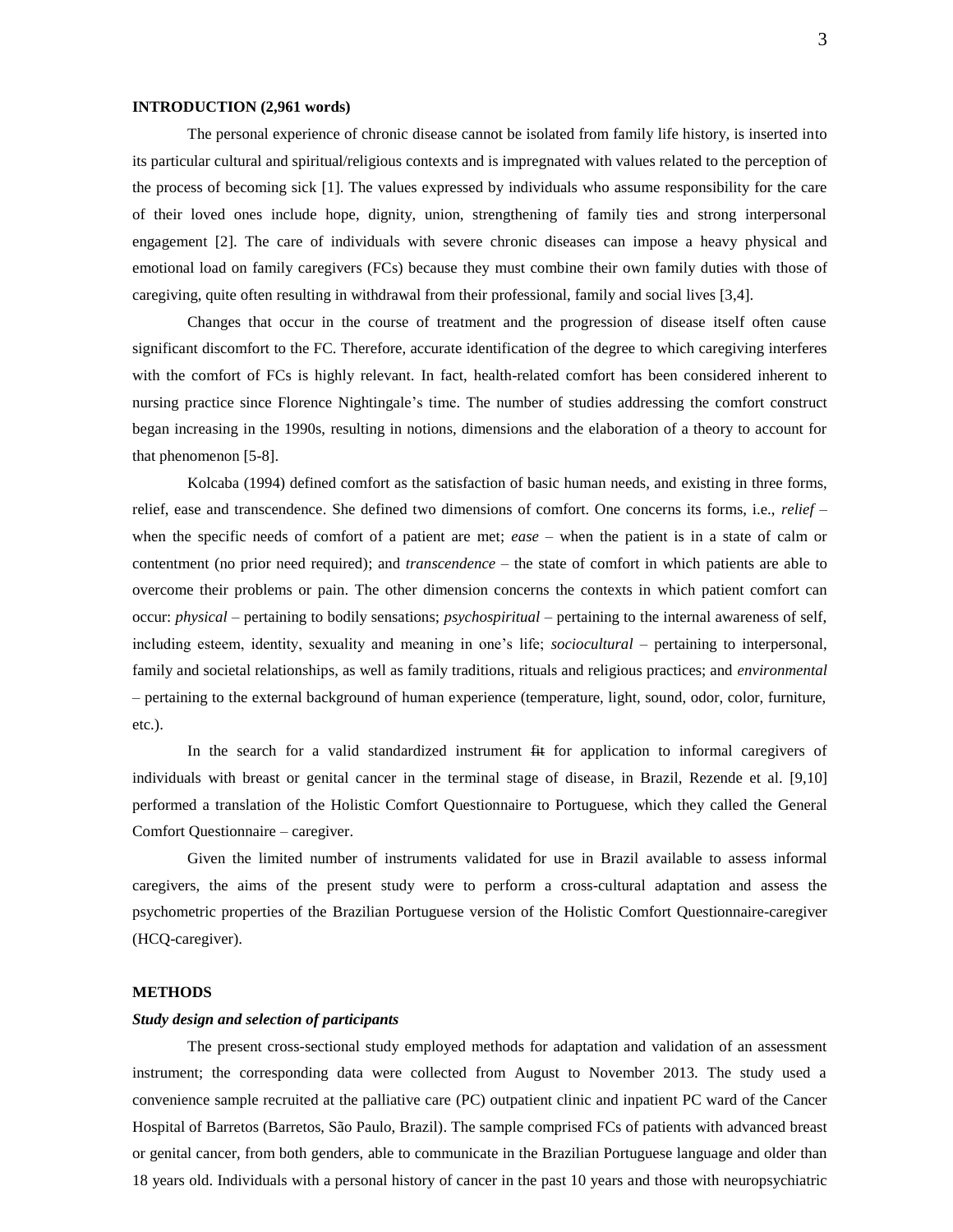disorders that were liable to interfere with their ability to understand and respond to questionnaires according to the researcher's judgment were excluded. FCs were defined as individuals with significant participation in the patients' treatment and care (most days of the week), with the following degrees of kinship: child, spouse, mother, father, sibling, boy/girlfriend, grandparent, uncle/aunt or first cousin.

# *Ethical issues*

The study complied with the ethical standards of the Declaration of Helsinki and Brazilian National Health Council (Conselho Nacional de Saúde – CNS) Resolution no. 196/1996 and was approved by the ethics committee of the Cancer Hospital of Barretos (Hospital de Câncer de Barretos – HCB/544/2011). All of the participants signed an informed consent form.

# *Data collection*

All of the participants were interviewed by the same interviewer (BSRP) in a private room away from their ill relative. The participants were given the option to self-respond to the questionnaires or have them given by the interviewer.

To assess the test-retest reliability, 50 participants were subjected to a second interview two to seven days later.

# *Assessment instruments*

Holistic Comfort Questionnaire-caregiver (HCQ-caregiver)

The HCQ-caregiver was formulated by Novak et al. [\[11\]](#page-8-7) in 2001 and based on Kolcaba's holistic comfort theory [\[5,](#page-8-4)[6\]](#page-8-8). This questionnaire comprises 49 items that assess holistic comfort in a unidimensional manner. The answer options vary from 1 (strongly disagree) to 6 (strongly agree), and the final score is calculated by adding the scores for each item; thus, the range can vary from 49 to 294. From the 49 items, 26 of them must be reversed for calculation of the HCQ-caregiver score, because they are not instances of comfort. Inclusion of negative items is done to reduce response bias.

#### World Health Organization – Quality of Life (WHOQOL-bref)

The WHOQOL-bref is a short version of the original WHOQOL-100. It is valid and reliable in Brazil [\[12,](#page-8-9)[13\]](#page-8-10). The WHOQOL-bref comprises 26 items covering physical, psychological, social-relationship and environmental domains and two other items that measure overall Health-Related Quality of Life (HRQOL) and health. Each item is answered from 1 to 5, and the score in each of the four subscales can range from 4 to 20. A higher score indicates a higher HRQOL. The internal consistency of this instrument in our study was  $\alpha$  = 0.801.

#### WHOQOL-SRPB (Spirituality, Religiousness and Personal Beliefs)

This instrument consists of eight domains and 32 items assessing spirituality and personal beliefs. Individual items are rated on a Likert scale of five points, where one indicates negative perceptions and five indicates positive perceptions; thus, higher scores represent better spiritual QOL [\[14\]](#page-8-11). The WHOQOL-SRPB has been previously validated in Brazil [\[15\]](#page-8-12). The internal consistency of this instrument in our study was  $\alpha =$ 0.969.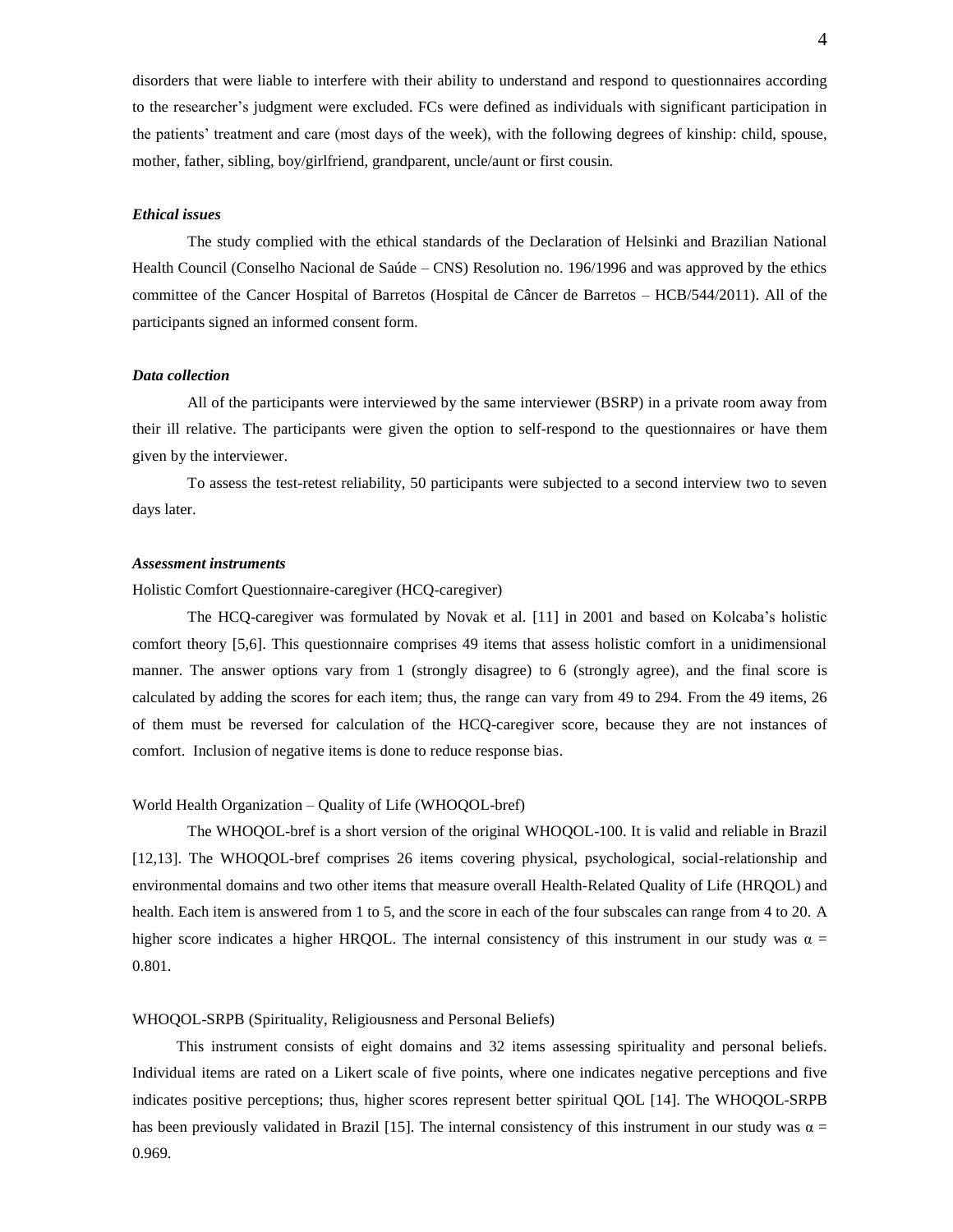#### *Validation Procedures*

Two phases were included in the validation procedure:

Phase I – Cultural adaptation

The HCQ-caregiver version translated to the Brazilian Portuguese language by Rezende et al. [\[9](#page-8-5)[,10\]](#page-8-6) was not subjected to cross-cultural adaptation. As we identified some cultural inconsistencies in that version, we decided to perform a formal cross-cultural adaptation of the instrument in collaboration with the author of the original version. For that purpose, the translated version was assessed by an expert panel that included a nurse, a dentist and a clinical oncologist, all of whom are widely experienced in the adaptation and validation of health-related assessment instruments. A standard form was used for assessment of semantic/idiomatic, cultural and conceptual equivalence. The experts assessed each item in the instrument independently and were requested to rate them as  $(-1)$  non-equivalent,  $(0)$  could not be assessed/I do not know or  $(+1)$  equivalent and to suggest changes for items rated (0) or (-1). Finally, the expert panel met to discuss the results and reach a consensus. The final adapted version was discussed with and approved by the author of the original questionnaire.

#### Phase II - Psychometric properties

Missing responses were calculated as the percentage of missing responses per questionnaire. An item non-response rate of up to 4% was considered acceptable [\[16\]](#page-8-13). In the calculation of the HCQ-caregiver score, the missing items were replaced with the mean value of the items that were answered. Floor and ceiling effects were calculated as the percentage of participants who achieved the minimum and maximum possible scores for each item, respectively. Skewness was to the extent to which the values of the distribution were clustered towards one or the other end of the distribution. Ceiling or floor effects over 70% or an absolute value of skewness exceeding 4.0 were considered inadequate [\[17\]](#page-8-14).

#### *Internal consistency*

Internal consistency was assessed using Cronbach's alpha coefficient, which should be  $\geq 0.70$  to be considered adequate [\[18\]](#page-8-15).

#### *Test-retest reliability*

The test-retest reliability was assessed by means of the intraclass correlation coefficient (ICC). Values over 0.70 were considered adequate [\[18\]](#page-8-15). Considering holistic comfort as a dynamic construct, and also taking into consideration the fact that a significant fraction of the patients had reached the terminal stage of disease and exhibited fast worsening of symptoms and loss of functionality, we decided to perform the retests two to seven days after the initial tests.

#### *Hypothesis testing*

Some hypotheses were formulated a priori:

(1) Convergent validity – As there was no instrument validated for the Brazilian Portuguese language to assess comfort, we decided to compare HCQ-caregiver scores with scores from the WHOQOL-bref and WHOQOL-SRPB. We expected that the HCQ-caregiver global score would exhibit positive correlation  $(r > 0.4)$  with the total WHOQOL-bref score, as well as with its physical, psychological, environmental and social domains and also with the WHOQOL-SRPB global score [\[16\]](#page-8-13).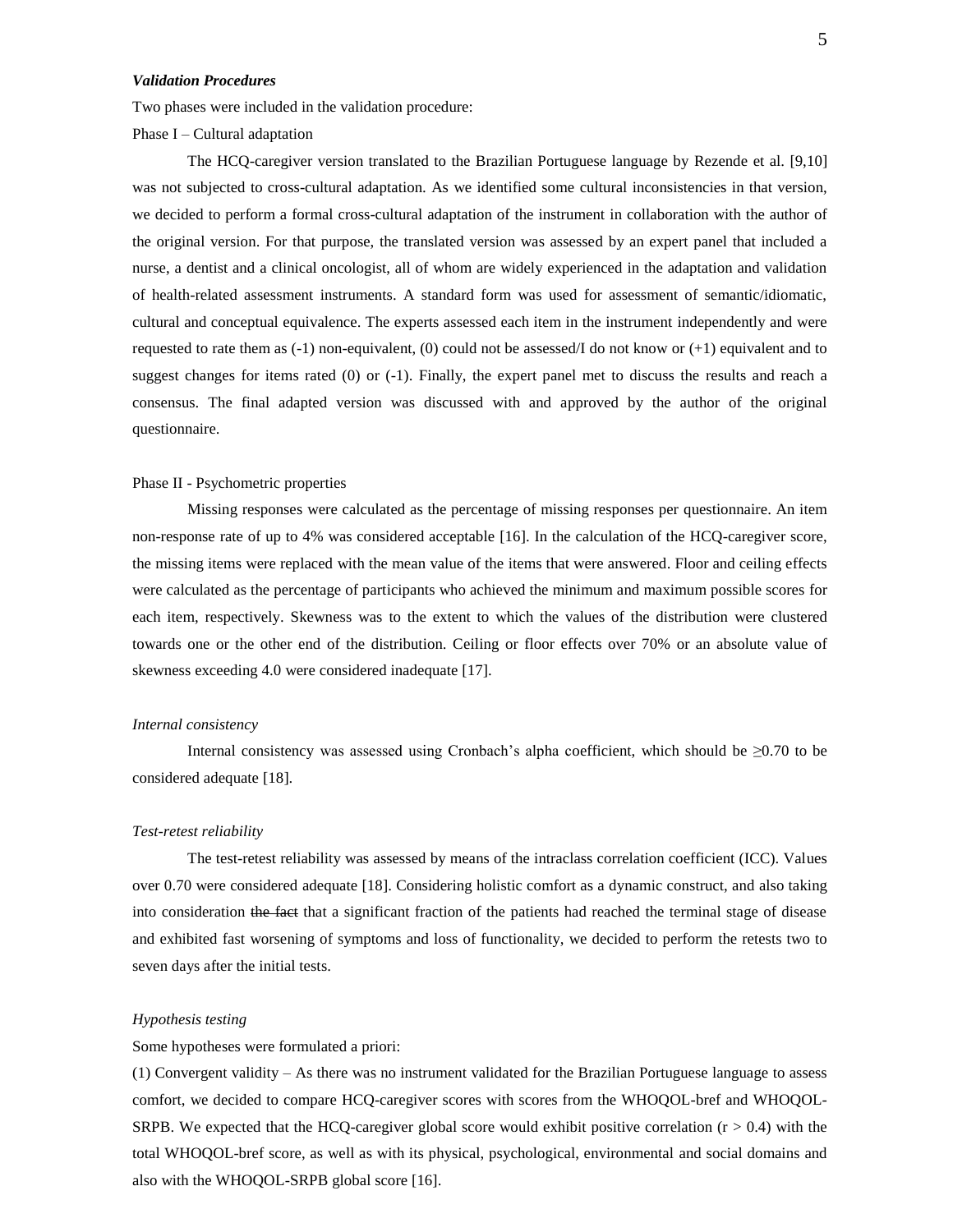(2) Known-group validity – This analysis was performed to establish whether the instrument was able to discriminate among clinically different subgroups of FCs. Our initial hypothesis was that FCs of outpatients would exhibit higher levels of holistic comfort compared to FCs of inpatients, whom one would expect to exhibit poorer clinical conditions. In addition, we believed that the FCs' self-perceptions of emotional health may have correlated with their perception of comfort. For that reason, the following question was posed to FCs: "How do you assess your emotional health?" The FCs were divided into three groups based on their selfperception of emotional health: (1) very bad or bad, (2) fair and (3) good or excellent. The results were compared using the non-parametric Mann-Whitney and Kruskal-Wallis tests.

The statistical analysis was performed using SPSS software (version 20.0). P-values lower than 0.05 were considered statistically significant.

# **RESULTS**

#### *Phase I – Cultural adaptation*

A total of 22 of the 49 items in the initial Brazilian Portuguese version of the HCQ-caregiver exhibited problems of adaptation and required changes (**Table 1**).

# *Phase II – Psychometric properties* **I think this whole paragraph could be incorporated into Table 2, "Caregiver Characteristics"**

A total of 156 FCs were invited to participate in the study; three refused, and another three were excluded (personal history of cancer  $= 2$ , ongoing treatment for lung cancer  $= 1$ ). The final sample comprised 150 FCs, out of whom 117 (78%) were female, 125 (83.3%) had children, 113 (75.3%) were married, 114 (76%) were the patient's spouse or child and 141 (94%) had some formal religious affiliation. The mean (standard deviation [SD]) age of the sample was 60 (13.3) years old. Fifty-one (34%) participants cared for outpatients and 99 (66%) for inpatients. The distribution of the patients' Eastern Cooperative Oncology Group – Performance Status (ECOG-PS) was as follows: grade 0 (n = 1, 0.7%), 1 (n = 20, 13.3%), 2 (n = 31, 20.7%), 3 (n = 58, 38.7%) and 4 (40, 26.7%). **Table 2** describes the characteristics of the FCs included in the study.

#### *HCQ-caregiver scores*

The participants took an average (SD) of 7.33 (1.64) minutes to complete the 49 items of the HCQcaregiver. A total of 116 (77%) questionnaires were given by the interviewer, and 34 (23%) were self-applied. The mean (SD) score on the HCQ-caregiver was 214.7 (25.6) and varied from 130 to 261. Following reversion (greater values indicate greater holistic comfort), the mean score in some items was very high (item 4, mean = 5.88; item 7, mean = 5.75; item 23, mean = 5.88; item 47, mean = 5.93; item 49, mean = 5.8), while in others, it was very low (item 34, mean = 1.42; item 45, mean = 1.55; item 48, mean = 1.93) (**Table 3**). The values of the correlation coefficient corresponding to items 4, 6, 8, 23, 24, 31, 34, 36, 46 and 47 relative to the total HCQ-caregiver score were low  $(< 0.2$ ). Nineteen items (19 out of 49, 38.7%) exhibited floor or ceiling effects, of which items 7, 23, 47 and 49 exhibited very high values (more than 90%) of maximum responses. Four items (7, 23, 47 and 49) exhibited inadequate results based on skewness (**Table 3**).

Only 12 items had missing responses <del>occurred</del> in the full sample of 150 questionnaires (7,350 items), thus representing a mean of 0.08% missing responses per questionnaire. All missing responses were due to difficulty in understanding the question.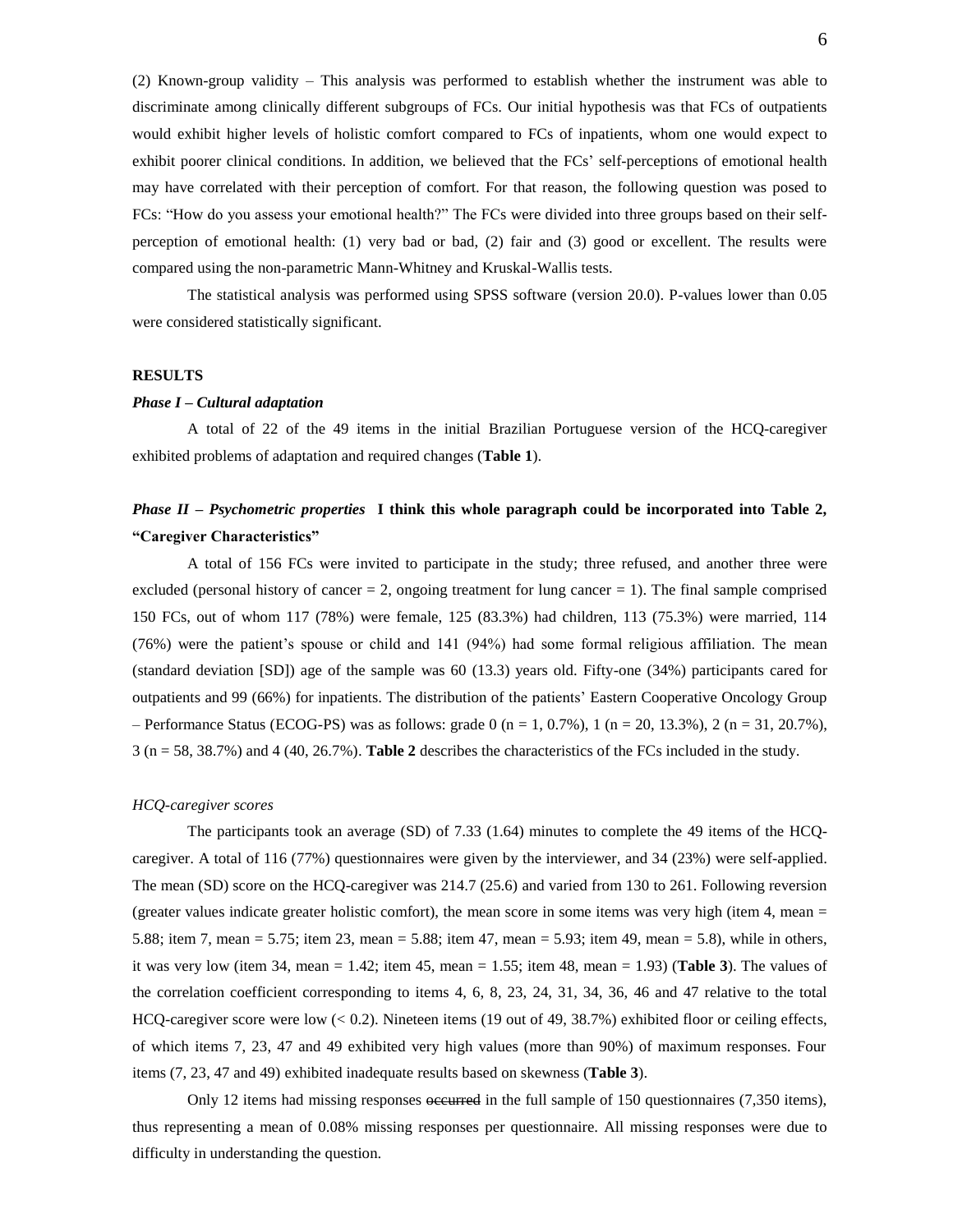# *Reliability (internal consistency)*

Cronbach's alpha was 0.858 (95% confidence interval – CI: 0.824-0.889).

# *Test-retest reliability*

The retest was performed 4.62 (2.3) days after the initial test on average (SD). The ICC was 0.961 (95%CI: 0.932-0.978).

### *Hypothesis testing*

Convergent validity This information might be easier to comprehend in a table

The correlation of the total HCQ-caregiver score with the WHOQOL-bref domain and the WHOQOL-SRPB global spirituality domain was assessed, and values for the correlation coefficient were as follows: overall quality of life (r = 0.688, p < 0.01), physical domain (r = 0.415, p < 0.01), psychological domain (r = 0.570,  $p < 0.01$ ), social domain (r = 0.561, p < 0.01), environmental domain (r = 0.619, p < 0.01) and global spirituality ( $r = 0.639$ ,  $p < 0.01$ ).

#### Known-group validity

The median value  $(25<sup>th</sup>-75<sup>th</sup>$  percentiles) of the HCQ-caregiver scores corresponding to the FCs of outpatients (median = 222;  $p25<sup>th</sup>-p75<sup>th</sup> = 201-233$ ) did not exhibit significant differences compared to the FCs of inpatients (median = 217;  $p25<sup>th</sup> - p75<sup>th</sup> = 194-234$ ;  $p = 0.596$ ). There was a significant difference ( $p < 0.001$ ) in the median ( $p25<sup>th</sup>-p75<sup>th</sup>$ ) HCQ-caregiver score among the groups of FCs established based on their selfperception of emotional health: very bad or bad (median =  $202.5$ ;  $p25<sup>th</sup>$ - $p75<sup>th</sup>$  = 181.1-225.5); fair (median = 222;  $p25^{th} - p75^{th} = 206 - 235$ ); and good or excellent (median = 231;  $p25^{th} - p75^{th} = 214 - 244.5$ ).

#### **DISCUSSION**

In the present study, after having performed the cross-cultural adaptation of the HCQ-caregiver to the Brazilian Portuguese language, we investigated its psychometric properties in a sample of FCs of palliative care cancer patients. As a whole, the instrument can be considered valid and reliable; nonetheless, some adjustments are needed to reduce the ceiling effect.

The HCQ-caregiver proved to be easy to understand, which was confirmed by the low item nonresponse rate found. In addition, although this instrument is long (49 items), it only took an average of seven minutes to complete. This fact is even more significant when we take the educational level of the sample into consideration because 56% of respondents had attended up to the last grade of elementary school, and 39% had only four years of formal schooling.

The mean HCQ-caregiver score was 87% of the maximum possible (294 points). Although the results were slightly lower than those originally reported by Novak et al. [\[11\]](#page-8-7), they indicate high levels of holistic comfort in the investigated population. The rate of ceiling or floor effects was 38%. In four items, the rate of maximum responses was 90% and the skewness value was inadequate. When an assessment instrument is used to detect clinical changes over time, high scores at *baseline* and the presence of a significant ceiling effect interferes with its sensitivity to detect targeted changes, which may result in an increase in type II errors in clinical trials [\[19\]](#page-8-16).

The instrument's internal consistency proved to be adequate, as Cronbach's alpha was 0.858. In the study where the HCQ-caregiver was first developed[\[11\]](#page-8-7), Cronbach's alpha varied from 0.89 to 0.97.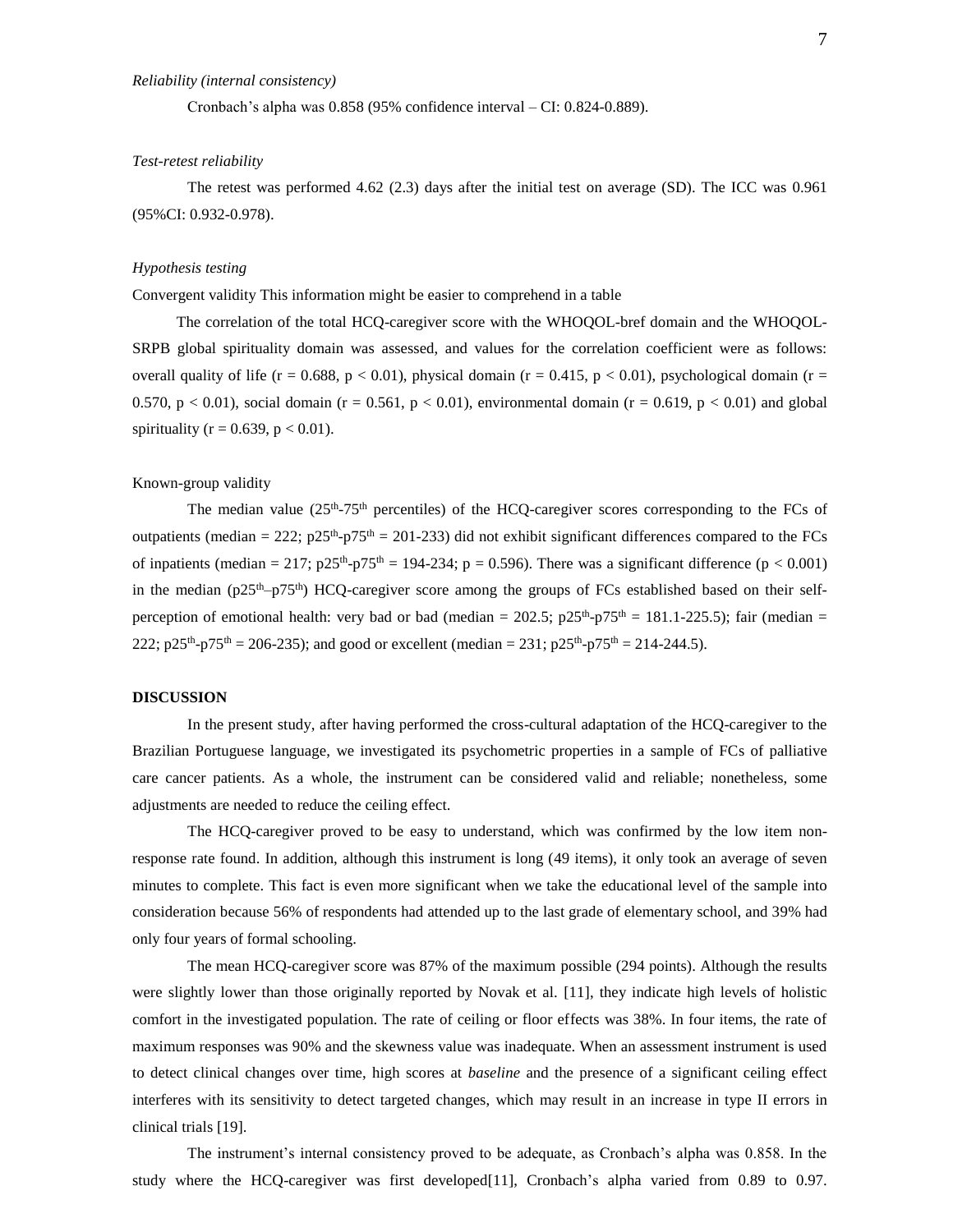Unidimensional instruments that comprise a large number of items tend to exhibit higher levels of internal consistency compared to those with smaller numbers [\[20\]](#page-8-17). As the number of HCQ-caregiver items is large, removal of some of them causes very little change in the overall Cronbach's alpha value. That fact notwithstanding, some items patently exhibited poor correlation with the HCQ-caregiver total score, which suggests that they could be excluded with a consequent increase in the instrument's internal consistency. Further studies conducted with Brazilian populations may give support to the use of a simplified version of the HCQ-caregiver that includes only the items with best mutual correlation.

The retest was performed with 50 FC, and the results were considered adequate. In the palliative care setting, the clinical conditions of patients change quite quickly, and thus, retests pose a challenge. In the present study, retests were performed two to seven days after the initial tests, which may be considered adequate based on the abovementioned circumstances [\[21\]](#page-8-18).

Given the lack of other valid instruments to measure FC discomfort, we chose to compare the HCQcaregiver scores with scores from a HRQOL generic questionnaire, the WHOQOL-bref, together with a module specific for spirituality (WHOQOL-SRPB). Although these instruments measure different constructs, the relationship between the perception of holistic comfort and HRQOL is demonstrated by the moderate-tostrong levels of correlation found, as anticipated.

Our initial hypothesis was that the HCQ-caregiver scores of FCs of inpatients (assumed to exhibit poorer clinical conditions) would be lower compared to scores of FCs of outpatients. However, in spite of the different physical environments and clinical conditions, we did not find significant differences in the scores exhibited by those two groups of FCs. The high rate of ceiling effects found could account for the instrument's low sensitivity to detect clinical differences (known-group validity) [\[18\]](#page-8-15). These facts notwithstanding, we were able to confirm that the FCs' self-perception of emotional health directly correlated to their perception of holistic comfort, as was anticipated.

The present study exhibits some limitations. One derives from the lack of any instrument serving as a gold standard for the assessment of comfort in our sample, which would have allowed comparison of the HCQcaregiver scores. For that purpose, we chose HRQOL instead because of its relationship with the perception of holistic comfort. More particularly, WHOQOL-bref and WHOQOL-SRPB were selected because they were already validated for the Brazilian population, and their psychometric properties are adequate [\[12](#page-8-9)[,13,](#page-8-10)[15\]](#page-8-12). A second limitation is the lack of data on the instrument's responsiveness. As the instrument's sensitivity to detect different groups was dubious, and instruments with high ceiling effects can exhibit poorer responsiveness, further studies are needed to determine the responsiveness of the HCQ-caregiver.

To conclude, the HCQ-caregiver was easy to understand and was completed quite quickly. It exhibited adequate internal consistency and test-retest reliability. Nevertheless, the high rate of ceiling effects found and the instrument's doubtful ability to detect different groups suggest that adjustments are needed, e.g., increasing the response scale from six to 10 points. Further studies are needed to determine the instrument's responsiveness and the known-group validity.

#### **ACKNOWLEDGEMENTS**

We would like to thank Estela Cristina Carneseca for their assistance in statistical analysis. Researcher Bianca Sakamoto Ribeiro Paiva was given post-doctoral grant 2011/19312-7, São Paulo Research Foundation (FAPESP).